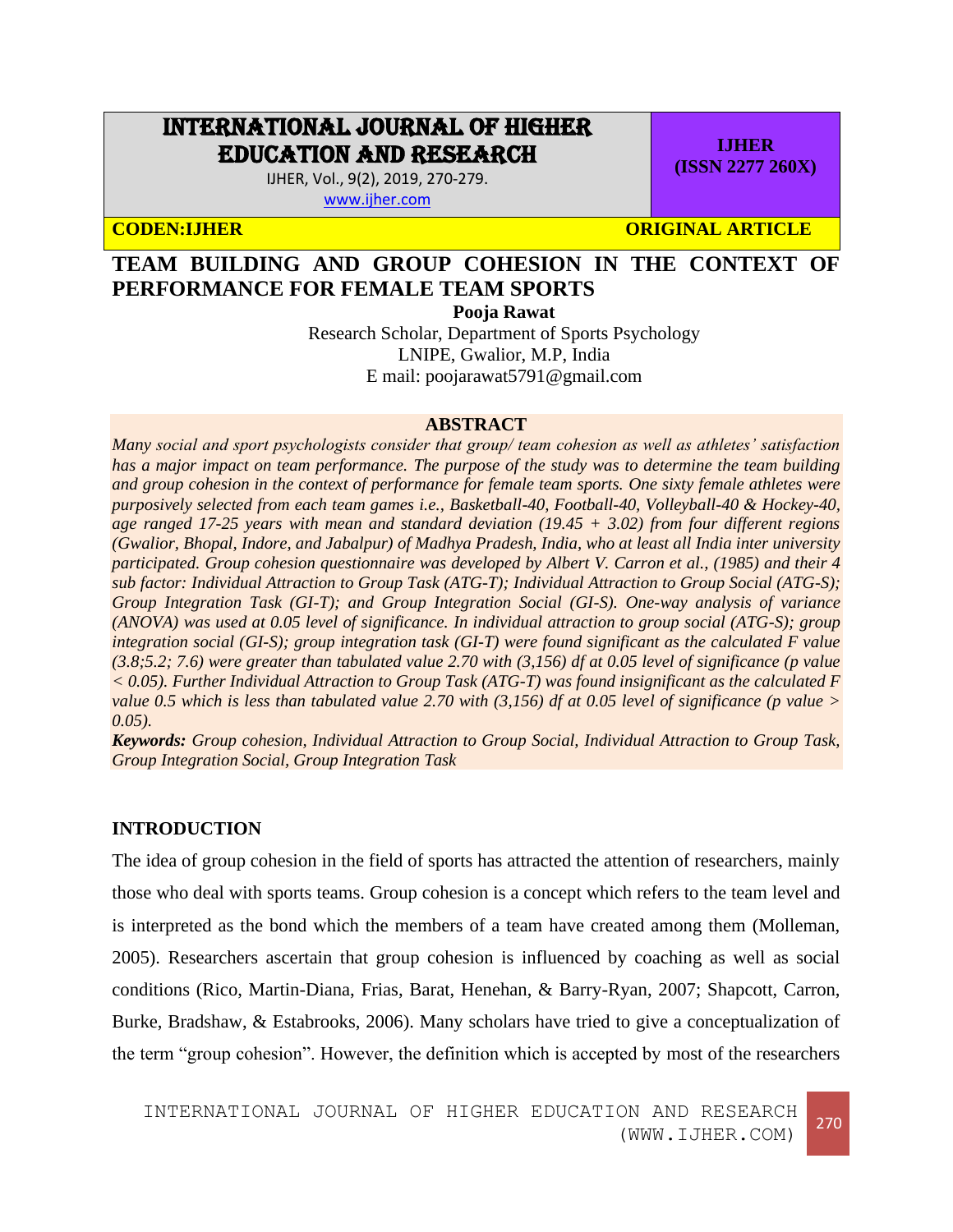and is widely used by contemporary studies comes from Carron, Brawley, and Widmeyer (1998, p. 213), who defined the cohesion of a group as "a dynamic process reflected in the tendency for a group to stick together and remain united in the pursuit of its instrumental objectives and/or for the satisfaction of member affective needs". Group cohesion is multidimensional concept, and this means that many factors can influence the coherence of a team, and the impact of the same factors can vary from team to team (Carron, Hausenblas, & Eys, 2005). Following the model of Carron and Hausenblas (1998), these factors/ characteristics are personal, environmental, related to the group and to the leadership. Throughout the history of organizational research, an important goal has been to identify the factors and processes that give rise to increased group performance. In the pursuit of this goal, researchers often have focused on the social and motivational forces that exist between group members. The theoretical and intuitive hypothesis has been that these forces create a bond, or cohesion, among the members of the group, and that the stronger the bond, the greater the productivity of the group. Presumably, when cohesion is strong, the group is motivated to perform well and is better able to coordinate activities for successful performance (Cartwright, 1968; Davis, 1969). Although most researchers have acknowledged the plausibility of the relation between group cohesion and group performance, empirical observations of the relation have varied greatly, causing some authors to doubt the generalizability of the effect (Stogdill, 1972; Tziner, 1982) or to dismiss it altogether (Steiner, 1972).

# **MATERIALS AND METHODS:**

# **SELECTION OF THE SUBJECTS**

The purpose of the study was to analyze a status study on psychological factors among female athletes in sports games. 160 female athletes were purposively selected from each team games i.e., Basketball-40, Football-40, Volleyball-40 & Hockey-40, age ranged 17-25 years with mean and standard deviation (19.45  $\pm$  3.02) from four different regions (Gwalior, Bhopal, Indore, and Jabalpur) of Madhya Pradesh, India, who at least all India inter university participated.

### **SELECTION OF THE VARIABLES**

According to the discussion with experts, feasibility, criteria, availability of instruments, equipment and relevance of the present study group cohesion was used.

INTERNATIONAL JOURNAL OF HIGHER EDUCATION AND RESEARCH (WWW.IJHER.COM)<sup>271</sup>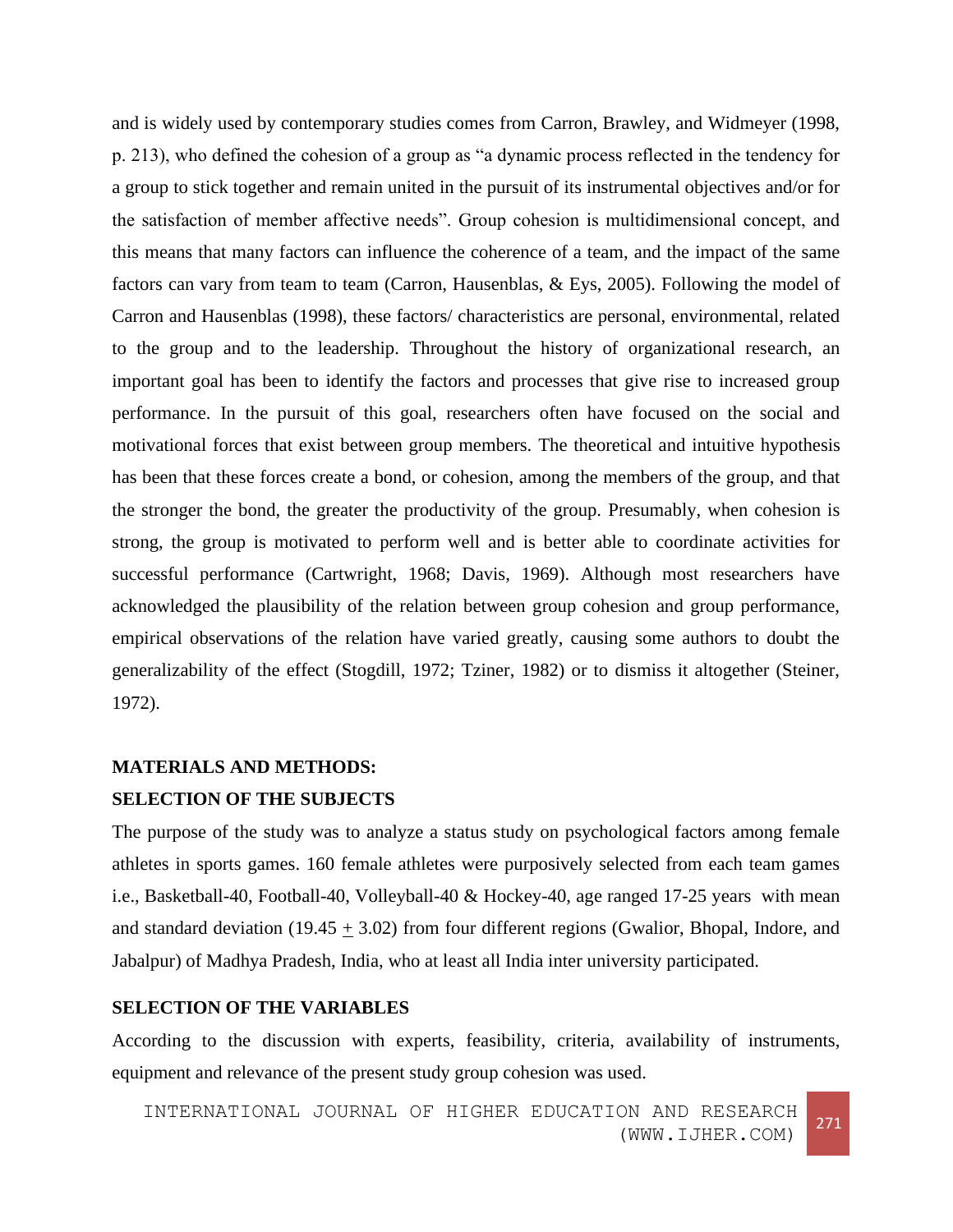## **INSTRUMENTATION**

Albert V. carron, Lawrence R. Brawley, and W. Neil Widmeyer (1985), the widely acclaimed Group Environment Questionnaire is a test that assesses group cohesion in sport measures the task and social aspects of an athlete's perceptions of and attraction to the group. The GEQ contains 18 items and has four scales:-

- Individual Attraction to Group Task (ATG-T)-4items;
- Individual Attraction to Group Social (ATG-S)-5items;
- Group Integration Task (GI-T)-5 items; and
- Group Integration Social (GI-S)l-4items

# **ADMINISTRATION OF QUESTIONNAIRE AND COLLECTION OF DATA**

The questionnaires were administered to the participants whose level was All India Inter-University participated. Before administering the questionnaire, all the necessary information regarding the questionnaire was given to the participants and doubts has cleared by the research scholar. The questionnaire has filled up by the subjects once only. After the successful completing the test, all the data collected was analyzed to draw a conclusion with regard to the hypothesis.

### **STATISTICAL PROCEDURE**

In order to examine the hypothesis of the study, descriptive statistics such as mean, standard deviation and comparative statistics such as One-way analysis of variance (ANOVA) was used at 0.05 level of significance. SPSS 20 was used.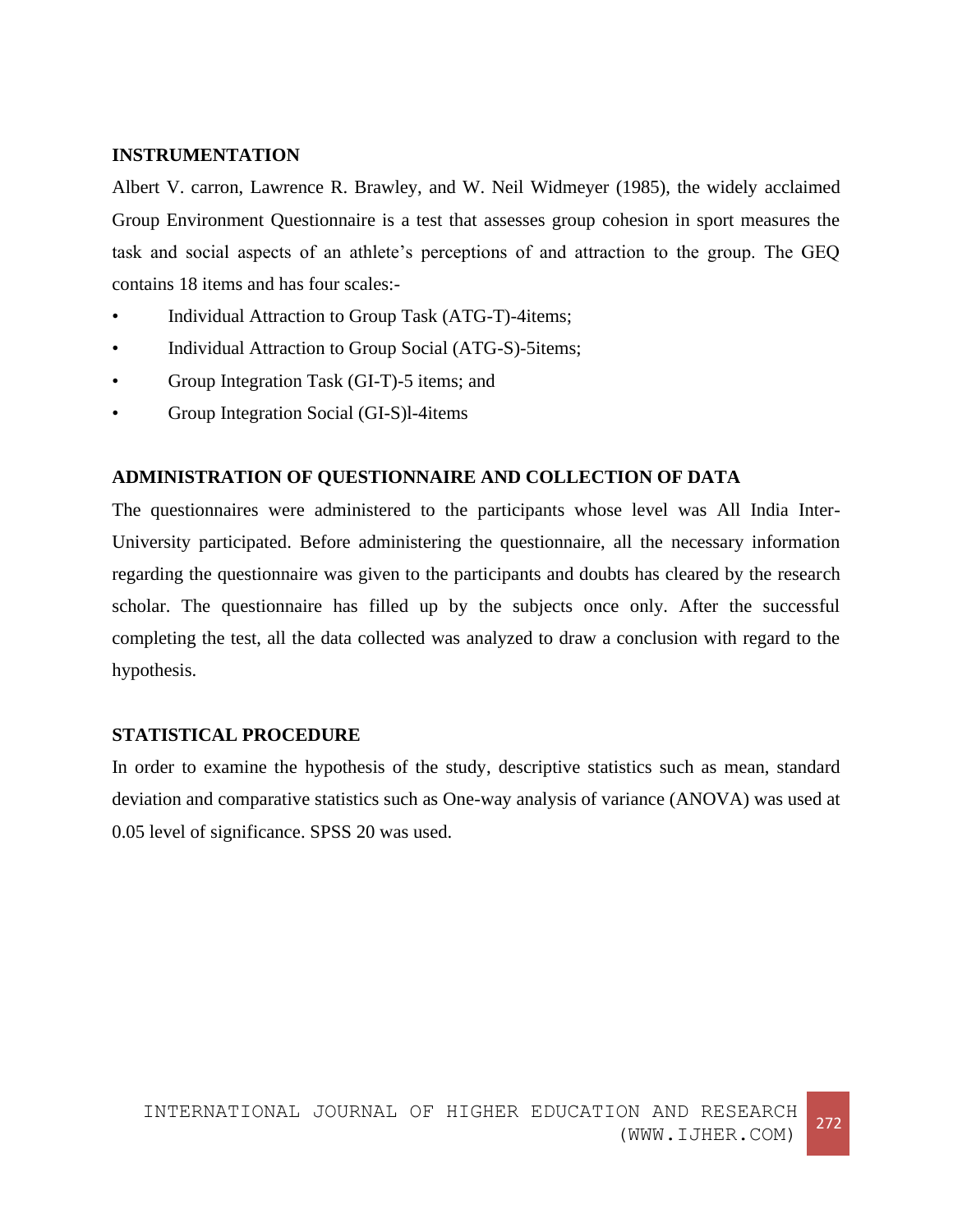## **RESULTS**

| Table 1 Descriptive statistics of different team games among female players in team |  |  |  |  |  |
|-------------------------------------------------------------------------------------|--|--|--|--|--|
| building and group cohesion                                                         |  |  |  |  |  |

| <b>Variables</b> | <b>Team Games</b> | N   | <b>Mean</b> | S.D              | Std.<br><b>Error</b> |
|------------------|-------------------|-----|-------------|------------------|----------------------|
|                  | <b>Basketball</b> | 40  | 31.18       | 6.17             | 0.98                 |
|                  | <b>Hockey</b>     | 40  | 27.9        | 7.04             | 1.11                 |
| ATG-S            | Football          | 40  | 31.58       | 7.88             | 1.25                 |
|                  | <b>Volleyball</b> | 40  | 33.15       | 7.26             | 1.15                 |
|                  | <b>Total</b>      | 160 | 30.95       | 7.3              | 0.58                 |
|                  | <b>Basketball</b> | 40  | 26.85       | 7.86             | 1.24                 |
|                  | <b>Hockey</b>     | 40  | 25.6        | 6.9              | 1.09                 |
| <b>ATG-T</b>     | Football          | 40  | 24.9        | 6.52             | 1.03                 |
|                  | <b>Volleyball</b> | 40  | 25.65       | 7.16             | 1.13                 |
|                  | <b>Total</b>      | 160 | 25.75       | 7.09             | 0.56                 |
|                  | <b>Basketball</b> | 40  | 18.48       | 5.62             | 0.89                 |
|                  | <b>Hockey</b>     | 40  | 23.6        | 7.61             | 1.2                  |
| $GI-S$           | <b>Football</b>   | 40  | 20.88       | 4.78             | 0.76                 |
|                  | <b>Volleyball</b> | 40  | 19.73       | 5.88             | 0.93                 |
|                  | <b>Total</b>      | 160 | 20.67       | $\overline{6.3}$ | $\overline{0.5}$     |
|                  | <b>Basketball</b> | 40  | 28.45       | 7.28             | 1.15                 |
|                  | <b>Hockey</b>     | 40  | 21.58       | 7.19             | 1.14                 |
| $GI-T$           | Football          | 40  | 28.85       | 6.48             | 1.02                 |
|                  | <b>Volleyball</b> | 40  | 27.9        | 10.08            | 1.59                 |
|                  | <b>Total</b>      | 160 | 26.69       | 8.36             | 0.66                 |

Table 1 show that the mean and standard deviation of team building and group cohesion with sub-scales of Individual Attraction to Group Social(ATG-S); Individual Attraction to Group Task(ATG-T); Group Integration Social(GI-S); Group Integration Task (GI-T)of different team games i.e., basketball, hockey, football, volleyball among female athletes from different team games. In group cohesion with sub-scales of Individual Attraction to Group Social (ATG-S) the mean and standard deviation in different team games i.e., basketball, hockey, football, volleyball were  $31.18 \pm 6.17$ ;  $27.9 \pm 7.04$ ;  $31.58 \pm 7.88$ ;  $33.15 \pm 7.26$  respectively.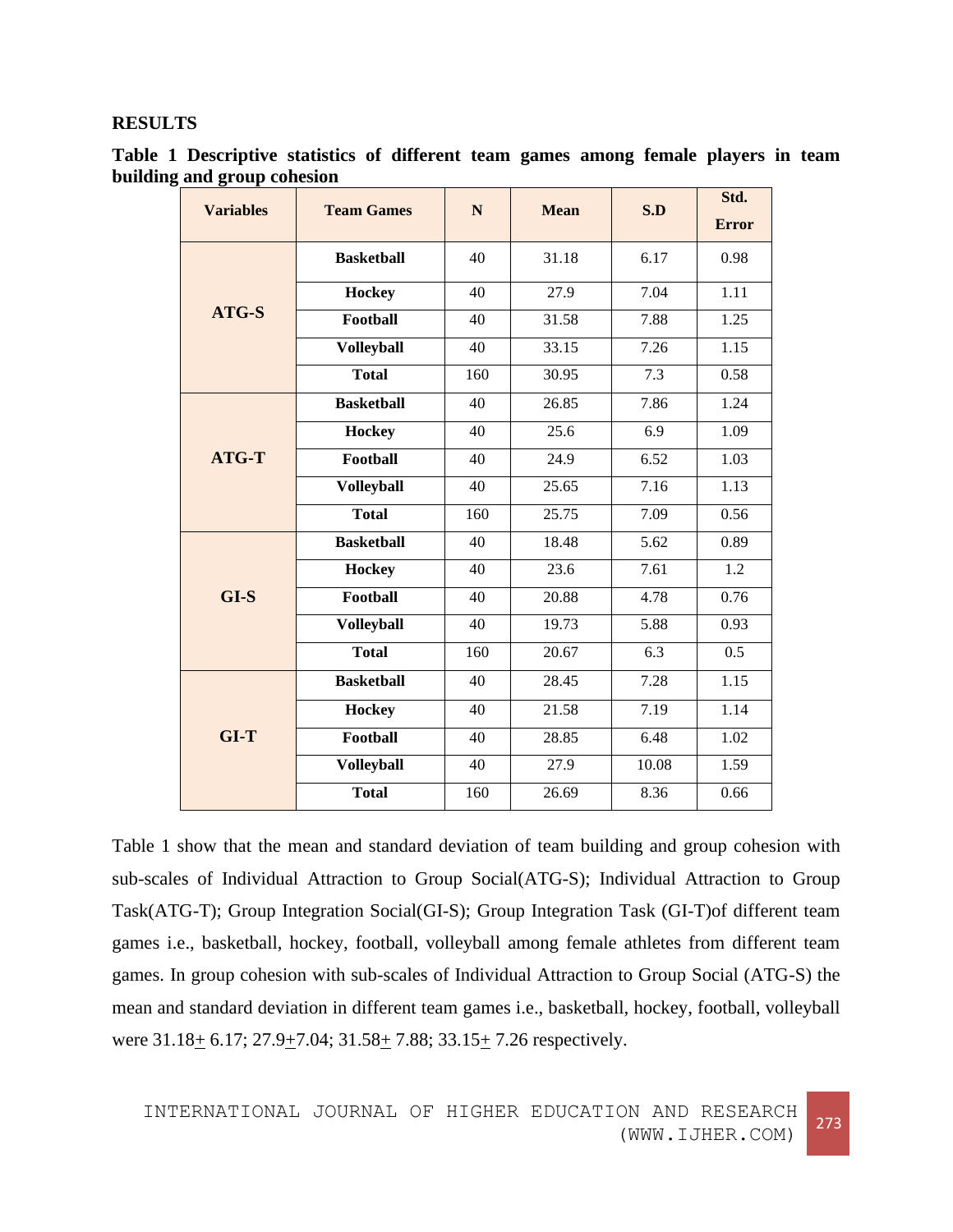In group cohesion with sub-scales of Individual Attraction to Group Task (ATG-T) the mean and standard deviation in different team games i.e., basketball, hockey, football, volleyball were 26.85+ 7.86; 25.6+ 6.9; 24.9 +6.52; 25.65+7.16 respectively.

In group cohesion with sub-scales of Group Integration Social (GI-S) the mean and standard deviation in different team games i.e., basketball, hockey, football, volleyball were 18.48+ 5.62;  $23.6\pm7.16$ ;  $20.88\pm4.78$ ;  $19.73\pm5.88$  respectively.

In group cohesion with sub-scales of Group Integration Social (GI-T) the mean and standard deviation in different team games i.e., basketball, hockey, football, volleyball were  $28.45 \pm 7.28$ ; 21.58  $\pm$  7.19; 28.85  $\pm$  6.48; 27.9  $\pm$  10.08; respectively.



*Figure 1 Descriptive statistics of different team games among female athletes in group cohesion*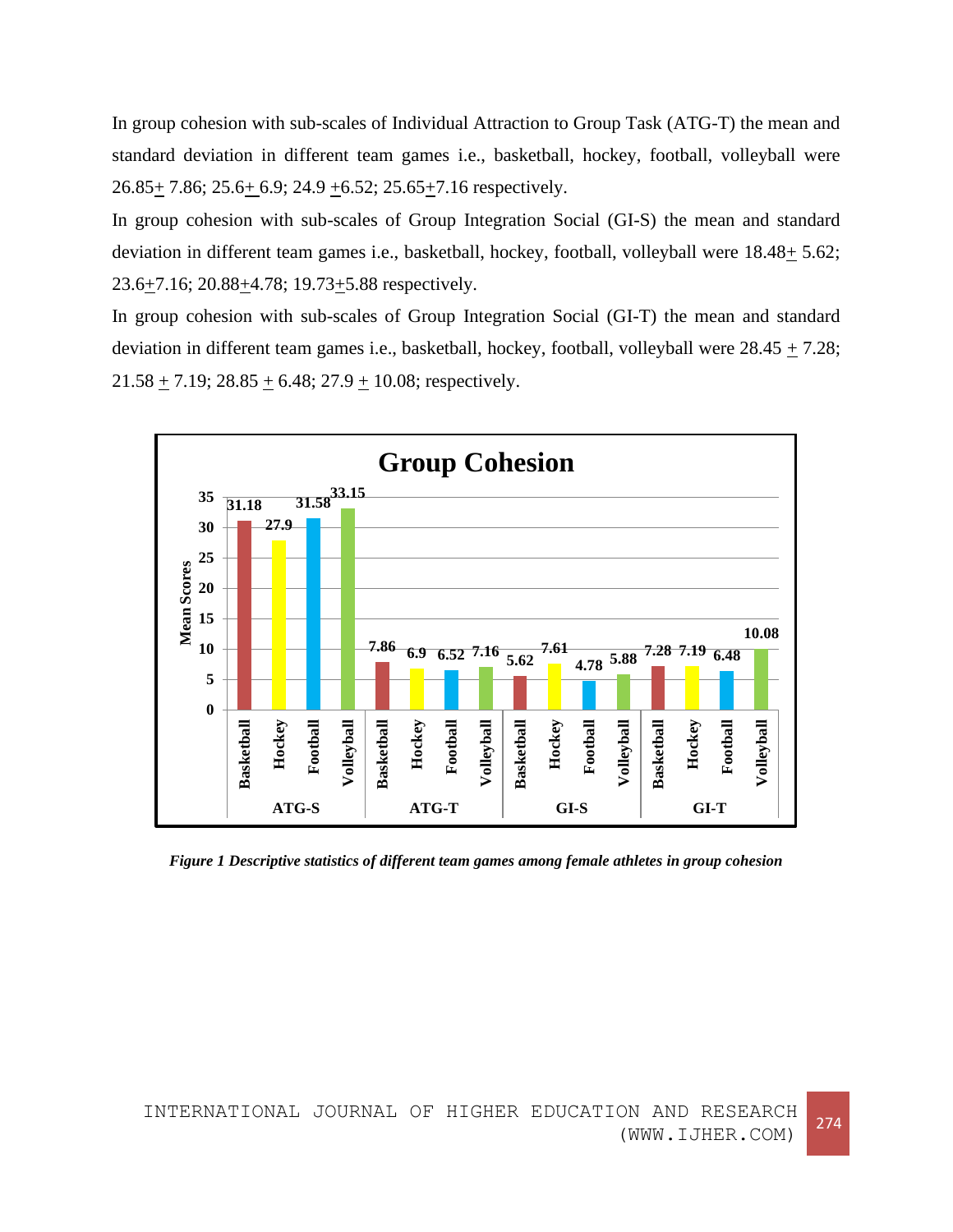| <b>Factors</b> | <b>Variances</b>         | Sum of<br><b>Squares</b> | df  | <b>Mean</b><br><b>Square</b> | F   | Sig.    |
|----------------|--------------------------|--------------------------|-----|------------------------------|-----|---------|
|                | <b>Between</b><br>Groups | 583.35                   | 3   | 194.45                       | 3.8 | $.011*$ |
| ATG-S          | Within<br>Groups         | 7892.25                  | 156 | 50.59                        |     |         |
|                | Total                    | 8475.6                   | 159 |                              |     |         |
|                | <b>Between</b><br>Groups | 78.6                     | 3   | 26.2                         | 0.5 | 0.672   |
| ATG-T          | Within<br>Groups         | 7923.4                   | 156 | 50.79                        |     |         |
|                | Total                    | 8002                     | 159 |                              |     |         |
|                | <b>Between</b><br>Groups | 573.52                   | 3   | 191.17                       | 5.2 | $.002*$ |
| $GI-S$         | Within<br>Groups         | 5735.93                  | 156 | 36.77                        |     |         |
|                | Total                    | 6309.44                  | 159 |                              |     |         |
|                | Between<br>Groups        | 1415.62                  | 3   | 471.87                       | 7.6 | $.000*$ |
| $GI-T$         | Within<br>Groups         | 9686.38                  | 156 | 62.09                        |     |         |
|                | Total                    | 11101.99                 | 159 |                              |     |         |

**Table 2One Way (ANOVA) for the data on all sub-scales of team building and group cohesion**

Table 2 shows that One way ANOVA of team building and group cohesion with sub-scales of individual attraction to group social (ATG-S);group integration social (GI-S); group integration task (GI-T) of different team games i.e., basketball, hockey, football, volleyball among female athletes from different team games were found significant as the calculated F value (3.8;5.2; 7.6) were greater than tabulated value 2.70 with  $(3,156)$  df at 0.05 level of significance (p value < 0.05). Further Individual Attraction to Group Task (ATG-T) was found insignificant as the

INTERNATIONAL JOURNAL OF HIGHER EDUCATION AND RESEARCH (WWW.IJHER.COM)<sup>275</sup>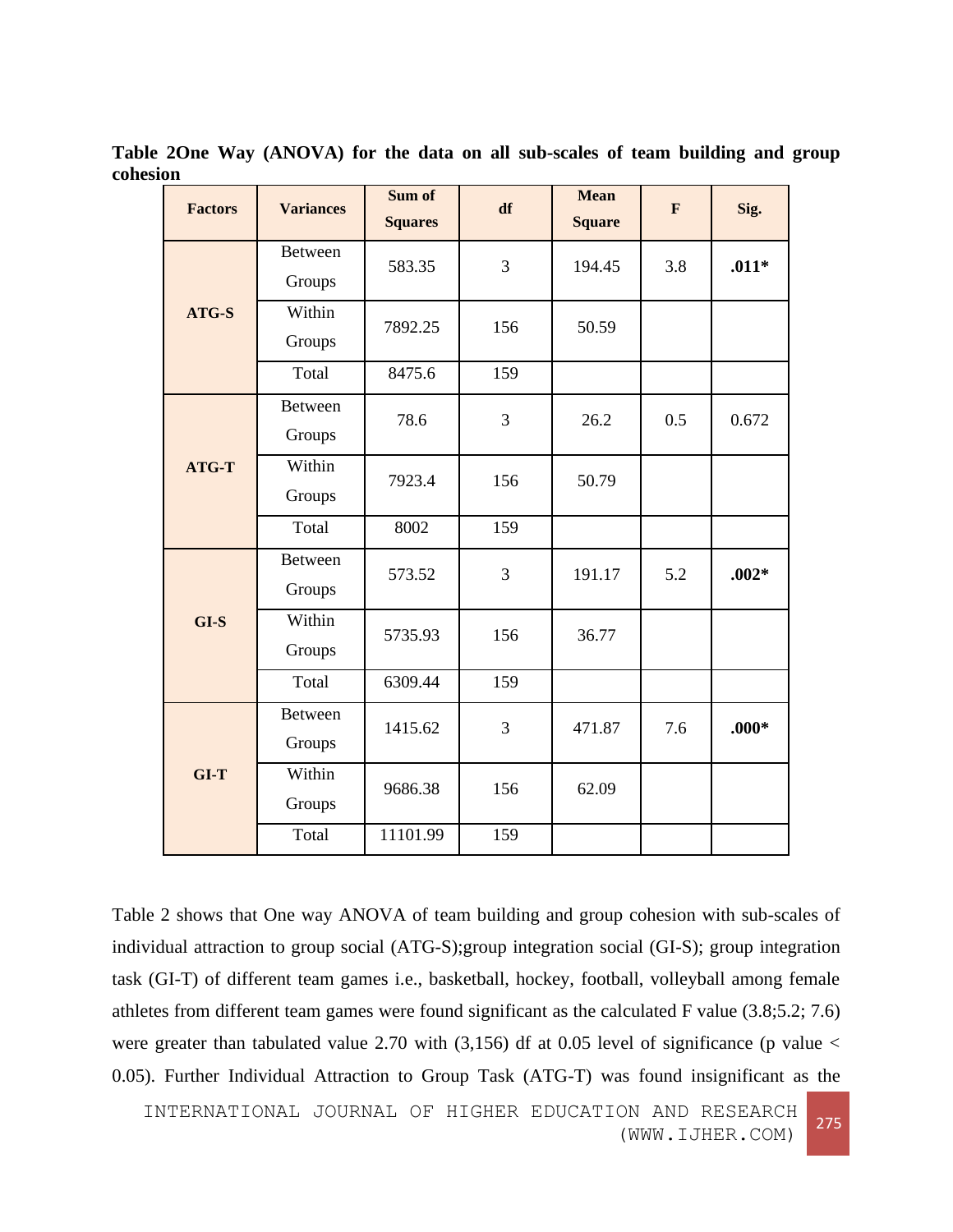calculated F value 0.5 which is less than tabulated value 2.70 with (3,156) df at 0.05 level of significance (p value  $> 0.05$ )

| <b>Dependent</b><br><b>Variable</b> | (I)Team<br>games  | $J)$ Team<br><b>Games</b> | <b>Mean</b><br><b>Difference</b><br>$(I-J)$ | Std.<br><b>Error</b> | $p-$<br>value |
|-------------------------------------|-------------------|---------------------------|---------------------------------------------|----------------------|---------------|
|                                     | <b>Basketball</b> | <b>Hockey</b>             | $3.28*$                                     | 1.59                 | $.041*$       |
| ATG-S                               | <b>Hockey</b>     | Football                  | $-3.68*$                                    | 1.59                 | $.022*$       |
|                                     |                   | <b>Volleyball</b>         | $-5.25^*$                                   | 1.59                 | $.001*$       |
| $GI-S$                              | <b>Basketball</b> | <b>Hockey</b>             | $-5.13*$                                    | 1.36                 | $.000*$       |
|                                     | <b>Hockey</b>     | <b>Volleyball</b>         | $3.88*$                                     | 1.36                 | $.005*$       |
|                                     | <b>Basketball</b> | <b>Hockey</b>             | $6.88*$                                     | 1.76                 | $.000*$       |
| GLT                                 | <b>Hockey</b>     | Football                  | $-7.28*$                                    | 1.76                 | $.000*$       |
|                                     |                   | <b>Volleyball</b>         | $-6.32^*$                                   | 1.76                 | $.000*$       |

# **Table 3 Pairwise comparison of mean in different team games the sub factors of team building and group cohesion**

**\*significant at 0.05 level**

Table 3 shows that the team building and group cohesion with sub-scales of individual attraction to group social (ATG-S); group integration social (GI-S); group integration task (GI-T) of different team games was found significant.

Now in case of attraction to group social (ATG-S) it can be seen that basketball and hockey; hockey and football, volleyball is significant as their p values .041; .022 and .001 which is less than 0.05; also difference between found significant in integration social (GI-S) that basketball and hockey; hockey and volleyball as their p value .00; .005which is less than 0.05; further also found significant in group integration task (GI-T) that basketball and hockey; hockey and football, volleyballas their p value .000; .000 and .000 which is less than 0.05among female athletes from different team games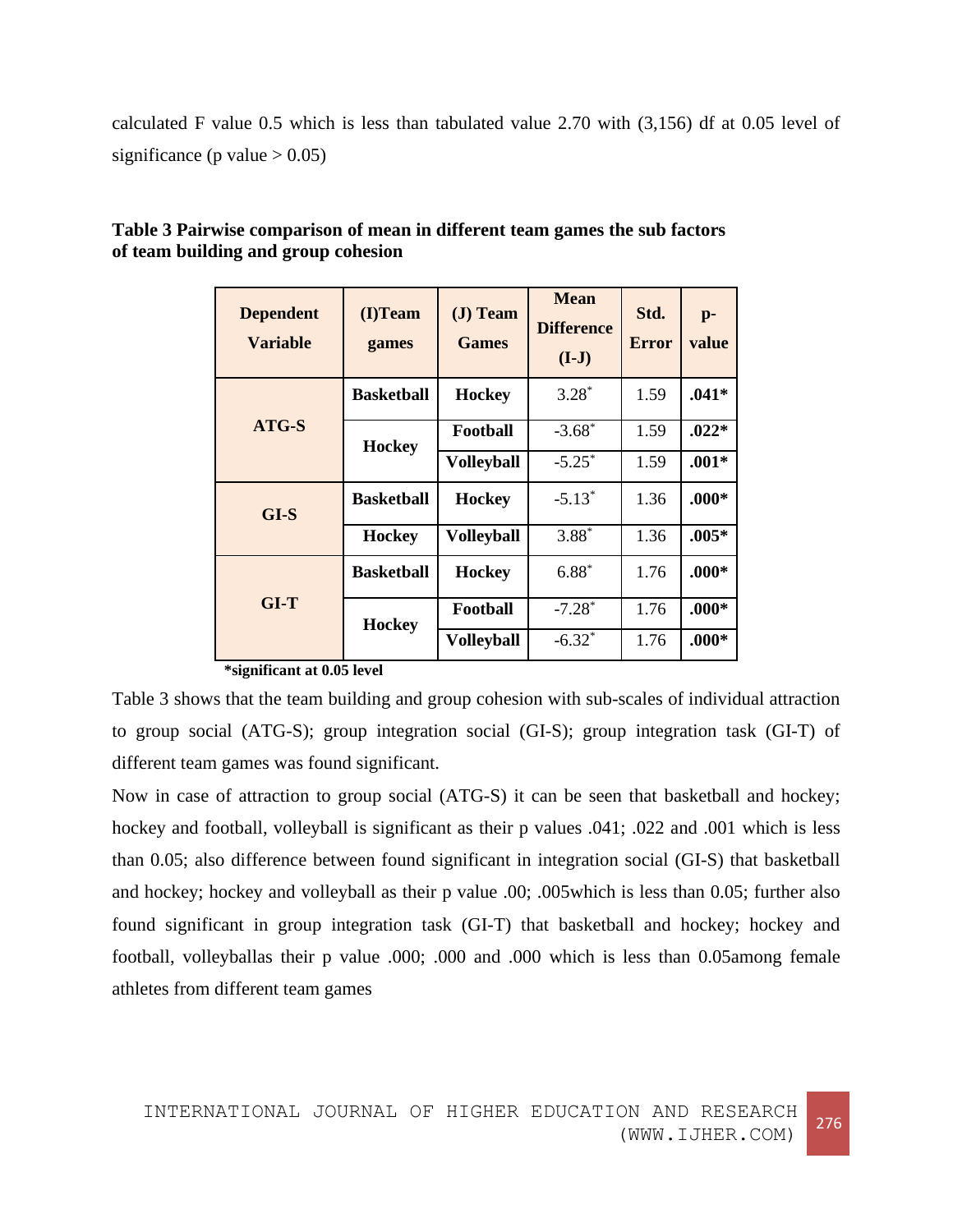#### **DISCUSSION AND FINDING**

Many social and sport psychologists consider that group/ team cohesion as well as athletes' satisfaction has a major impact on team performance. The purpose of the study was to determine the team building and group cohesion in the context of performance for female team sports. Team building and group cohesion with sub-scales of individual attraction to group social (ATG-S); group integration social (GI-S); group integration task (GI-T) of different team games i.e., basketball, hockey, football, volleyball among female athletes from different team games were found significant. Volleyball players had higher scores in ATG-S, ATG-T than other team sports and in GI-S had higher scores hockey. This finding suggests that Hoseini (2010) and Ramazaninezhad (2009) concluded that in professional leagues volleyball and football teams use training and instruction mostly and they employ democratic style less. Autocratic style is task based leadership method.. Coach responsibility based style in professional and championship sports has been reported in researches. The results of Hoseini (2010) and Ramazaninezhad (2009), Moradi (2009),Rimmer and Chelladurai (1995) and Bennet & Maneual(2000) confirm these findings. According to the dynamic nature of sport, training and instruction are common and the coaches concentrate on teaching of tactics and techniques. of course, related to less usage of autocratic style by university coaches, the results are in agreement with Moradi (2009), Rimmer and Chelladurai (1995) and Bennet & Maneual (2000). Hoseini (2010) and Ramazaninezhad (2009) do not agree with these results. They reported that the coaches of volleyball and football leagues use less democratic style .It seems that type of sport and also level of teams cause this difference in using autocratic and democratic leadership styles.

Group cohesion is multidimensional concept, and this means that many factors can influence the coherence of a team, and the impact of the same factors can vary from team to team (Carron, Hausenblas, & Eys, 2005). Following the model of Carron and Hausenblas (1998), these factors/ characteristics arepersonal, environmental, related to the group and to the leadership.

Many social and sport psychologists consider team performance an important subject of study. The emphasis given by professional coaches and players on the relationship between the cohesion of the team and its performance is significant and the conjecture is that the greater the cohesion, the higher the performance is (Hardy, Eys, & Carron, 2005; Loughead & Hardy,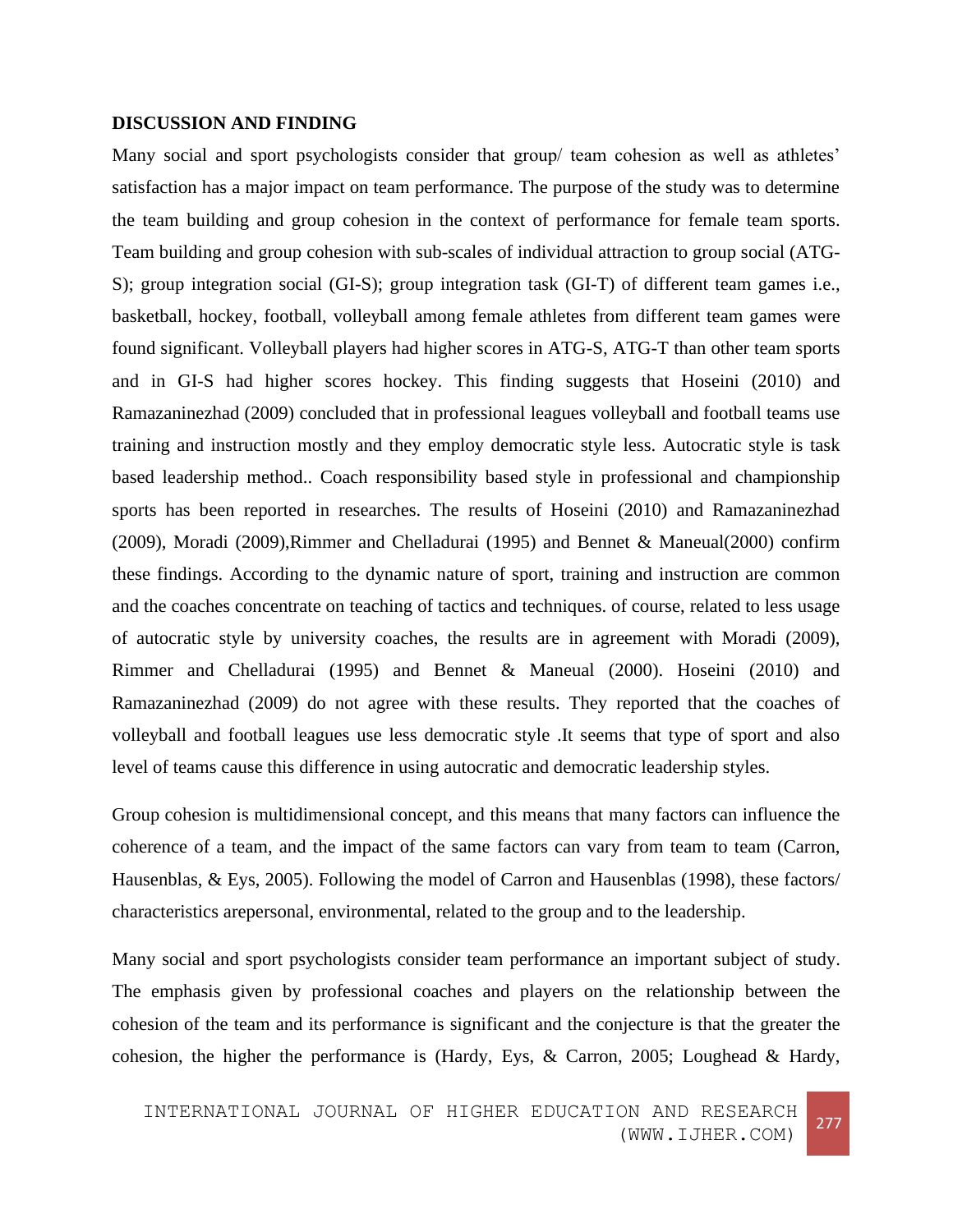2006). In accordance with the above, Carron and his colleagues (2002) conducted a metaanalysis to examine the relationship of cohesion with performance in sport. Athletes' satisfaction is a multidimensional concept and it is influenced by many factors such as leadership, personal performance, team participation, facilities, team performance, and performance of other teams.

#### **REFERENCES**

- Beal J. Daniel and Cohen R.Robin (2003).Cohesion and Performance in Groups: A Meta-Analytic Clarification of Construct Relations. *International journal of applied psychology* Vol. 88, No. 6, 989–1004
- Brisimis Evangelos et al., (2018). Does group Cohesion predict team sport athletes' satisfaction? *Hellenic Journal of Psychology*, Vol. 15 (2018), pp. 108-124 Retrieved February 21, 2019 from https://www.researchgate.net/publication/325314031
- Carron Albert et al. (2002).Team cohesion and team success in sport. International Journal of Sports Sciences 2002, 20, 119±126 Retrieved January 21, 2019 from http:/ 10.1080/026404102317200828
- Carron, A. V., & Spink, K. S. (1993). Team building in an exercise setting. *The Sport Psychologist*, 7 , 8-18.
- Carron, A., Hausenblas, H., & Eys, M. (2005). Group dynamics in sport.(2nd ed.). Ontario, Canada: Book Crafters.
- Cartwright, D. (1968). The nature of group cohesiveness. In D. Cartwright& A. Zander (Eds.), Group dynamics: Research and theory (3rd ed., pp.91–109). New York: Harper & Row
- Davis, J. (1969). Group performance. Reading, MA: Addison-Wesley.\*Deep, S. D., Bass, B. M., & Vaughan, J. A. (1967). Some effects on business gaming of previous quasi-T group affiliations. *Journal of Ap-plied Psychology*, 51, 426–431
- Evangelos Brisimis;Evangelos Bebetsos & Charalampos Krommidas (2018).Does Group Cohesion Predict Team Sport Athletes' Satisfaction? *Hellenic Journal of Psychology*, Vol. 15 (2018), pp. 108-124
- Hardy, J., Eys, M. A., & Carron, A. V. (2002, October). Athletes'views of the advantages of high team cohesion. Paper presented at the meeting of the Association for the Advancement of Applied Sport Psychology, Tucson, AZ